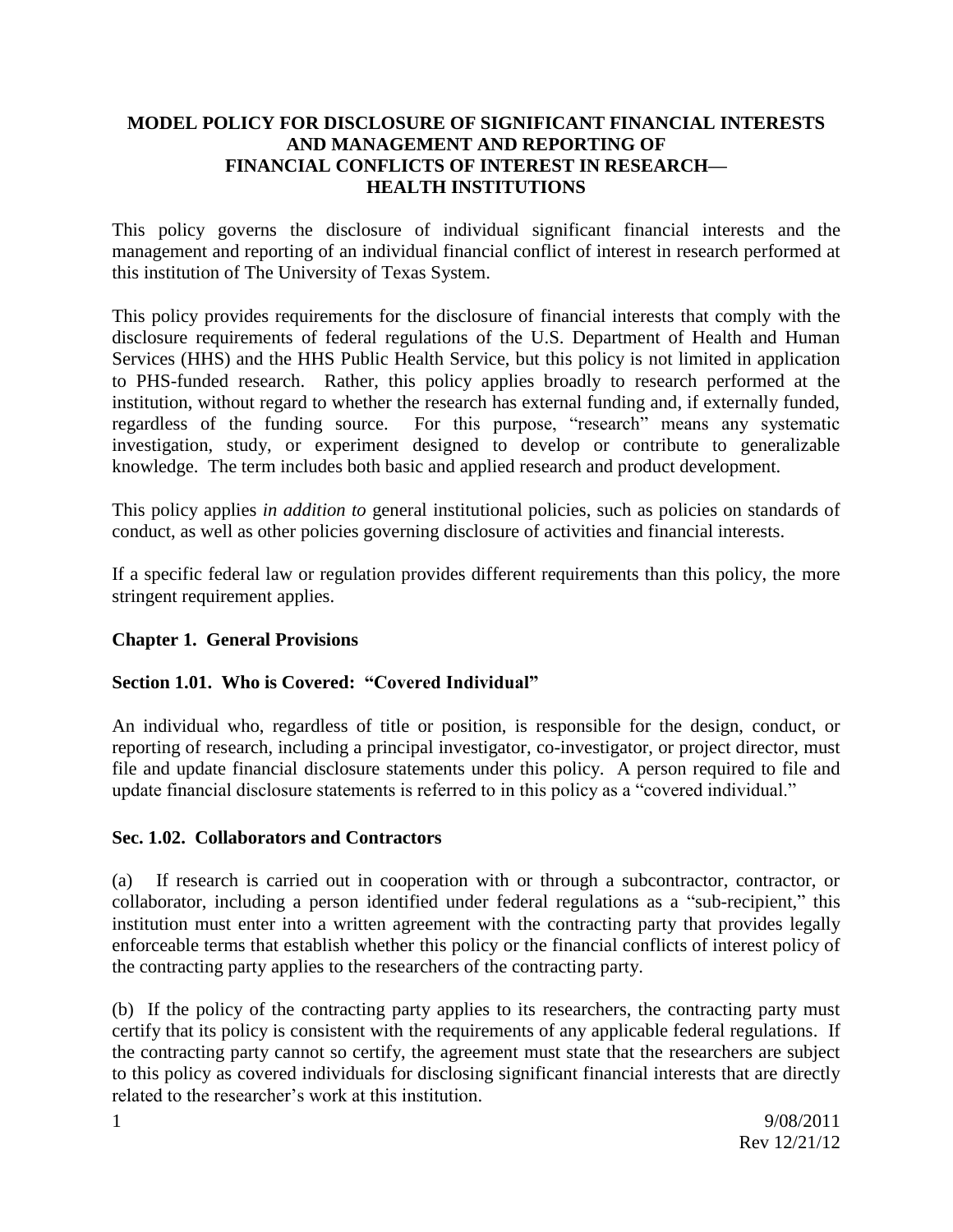(c) If the policy of the contracting party applies to its researchers, the agreement must specify the time periods for the contracting party to report identified financial conflicts of interest to this institution. The time periods must be sufficient for this institution to make any reports required by federal regulation.

(d) If the policy of this institution applies to the researchers of the contracting party, the agreement must specify the time periods for the researchers to submit a financial interest disclosure statement to this institution. The time periods must be sufficient for this institution to comply with its review, management, and reporting obligations under federal regulation.

### **Sec. 1.03. Education**

(a) Each covered individual must acknowledge annually that the individual is aware of and has read this policy and is aware of the covered individual's responsibilities regarding disclosure of significant financial interests and of applicable federal regulations.

(b) A covered individual must complete training in regard to this policy and applicable policies, regulations, and laws before engaging in research at the institution and at least once every four years thereafter. A covered individual who is new to the institution must complete the training before engaging in research at the institution or provide evidence of having completed the training at another institution of The University of Texas System within the last four years. A covered individual must complete the training immediately if the institution finds that the individual is not in compliance with this policy or the individual's management plan, or if the institution revises this policy in a manner that affects the individual's duties.

(c) \_\_\_\_\_\_\_\_\_\_\_\_\_\_\_\_\_\_\_\_\_\_\_\_\_\_\_ is responsible for ensuring that appropriate faculty, staff, trainees, and other persons participate in training in regard to this policy and applicable laws.

### **Chapter 2. Disclosure of Significant Financial Interests Related to Institutional Responsibilities**

#### **Sec. 2.01. Extent of Disclosure**

(a) As often as required by Section 2.05, a covered individual shall complete or update a financial interest disclosure statement that:

(1) identifies all research in which the covered individual is engaged at the time of the disclosure; and

(2) discloses, as provided by Section 2.02, each significant financial interest of the individual and covered family members that reasonably appears to be related to the individual's institutional responsibilities.

(b) "Institutional responsibilities" means any of the professional responsibilities of a covered individual on behalf of the institution, including research, research consultation, teaching, professional practice, institutional committee membership, or service on an institutional panel such as an Institutional Review Board (IRB) or Data and Safety Monitoring Board (DSMB).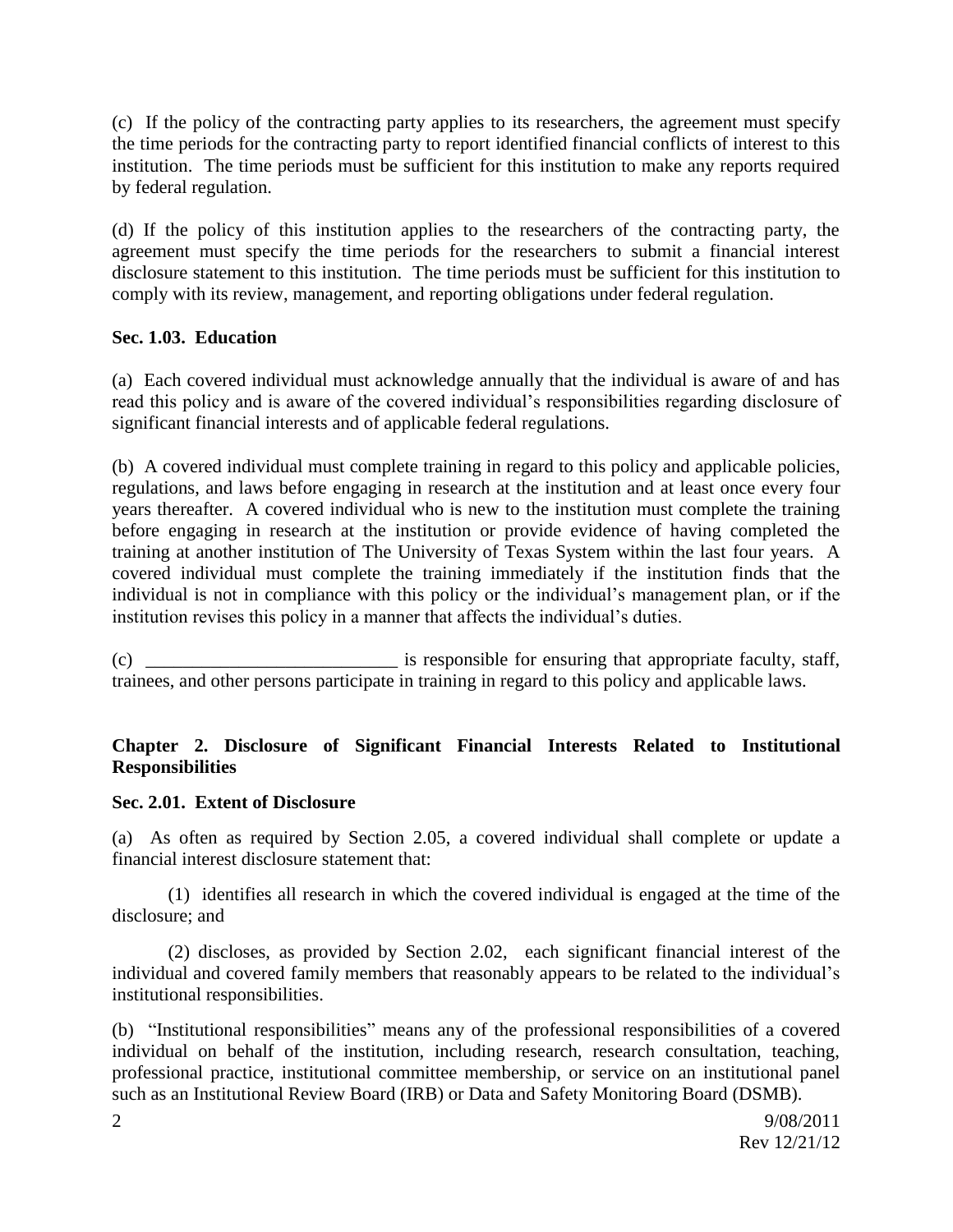(c) In determining whether research or a financial interest should be disclosed, the covered individual should resolve the doubt in favor of disclosure.

## **Sec. 2.02. Contents of Disclosure: Significant Financial Interests**

(a) The following interests are considered to be significant financial interests and, subject to the exclusions provided by Subsection (b) of this section, a covered individual's disclosure statement must include the following information in regard to the covered individual and covered family members, *but only in regard to interests that reasonably appear to be related to the individual's institutional responsibilities*:

(1) PAYMENTS RECEIVED FROM OR EQUITY INTEREST IN A PUBLICLY TRADED ENTITY: the total amount and source of payments received in the preceding twelve months from a publicly traded entity and the value of any equity interest held in the entity on the date of disclosure that, when aggregated, exceed \$5,000, including:

(A) as to payments received:

(i) salary; and

(ii) any payment for services other than salary, such as consulting fees, honoraria, or paid authorship; and

(B) as to equity interests held, any stock, stock options, or other ownership interest or entitlement to such an interest, valued by reference to public prices or other reasonable measures of fair market value;

(2) PAYMENTS RECEIVED FROM A NON-PUBLICLY TRADED ENTITY OR EQUITY INTEREST IN A NON-PUBLICLY TRADED ENTITY:

(A) the total amount and source of payments received in the preceding twelve months from an entity that is not publicly traded that, when aggregated, exceed \$5,000, including (i) salary; and

(ii) any payment for services other than salary, such as consulting fees, honoraria, or paid authorship; and

(B) a description of any equity interest held in an entity that is not publicly traded, including any stock, stock options, or other ownership interests or entitlement to such an interest;

(3) INTELLECTUAL PROPERTY AND ROYALTIES:

(A) a description of intellectual property rights held and any agreements to share in royalties related to those rights; and

(B) the amount and source of royalty income that the covered individual or covered family member received or had the right to receive in the preceding twelve months;

(4) TRAVEL: reimbursed or sponsored travel in the preceding twelve months, including the purpose of the trip, the identity of the sponsor/organizer, the destination, the duration, and the value of the travel, if the aggregated value of all payments from the sponsor/organizer (such as salary, consulting fees, honoraria, or paid authorship and travel) exceeds \$5000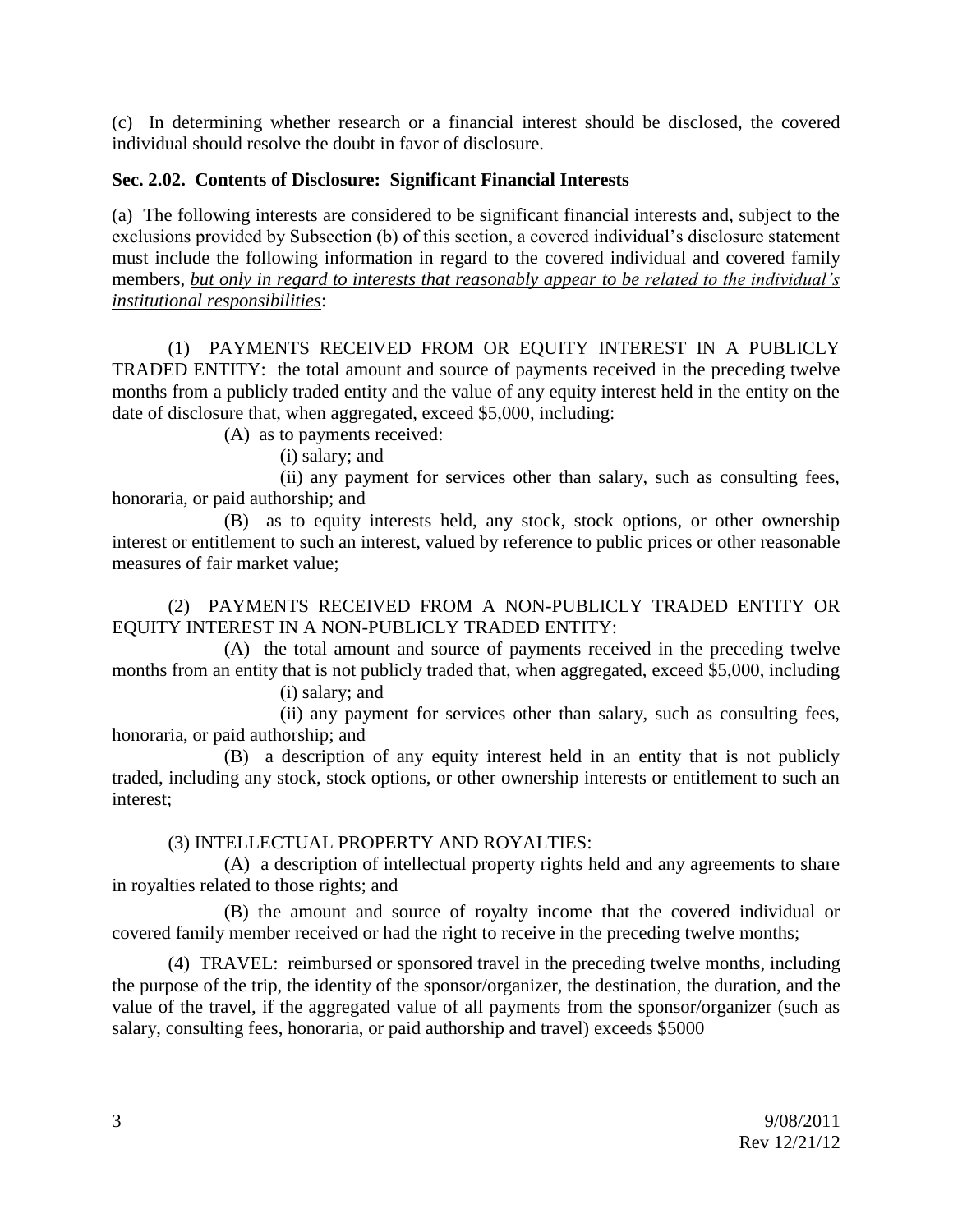(5) GIFTS: the value and source of a single gift that the covered individual received in the preceding twelve months that exceeds \$250 in value, or multiple gifts from a single entity that in the aggregate exceed \$250 in value, other than gifts from a covered family member; and

(6) FIDUCIARY POSITIONS: a fiduciary position the covered individual held in a forprofit or nonprofit entity in the preceding twelve months, including a position as a member of the board of directors, an officer, or other executive or management position, for which the individual received any form of remuneration or reimbursement for expenses, and the name and principal address of the entity.

(b) The following interests are not significant financial interests and need not be disclosed on the disclosure statement:

(1) salary, royalties, or other remuneration paid by the institution to the covered individual, if the covered individual is currently employed or otherwise appointed by the institution;

(2) income from seminars, lectures, or teaching engagements sponsored by a federal, state, or local government, an institution of higher education as defined by 20 U.S.C. 1001(a), an academic teaching hospital, a medical center, or a research institute affiliated with an institution of higher education;

(3) income from service on an advisory committee or review panel for a federal, state, or local government, an institution of higher education as defined by 20 U.S.C. 1001(a), an academic teaching hospital, a medical center, or a research institute affiliated with an institution of higher education;

(4) income from investment vehicles, such as mutual funds or retirement accounts, as long as the covered individual does not directly control the investment decisions made in those vehicles; or

(5) travel reimbursed or sponsored by a federal, state, or local government agency, an institution of higher education as defined by 20 U.S.C. 1001(a), an academic teaching hospital, a medical center, or a research institute that is affiliated with an institution of higher education.

(c) In making disclosures under this section, the covered individual shall:

(1) disclose dollar amounts in rounded, whole dollars;

(2) when describing a source, provide the name and principal address for the source; and

(3) distinguish among information pertaining to the covered individual and covered family members whose financial interests and activities are also disclosed by the covered individual.

(d) The conflict of interest official may request further information about a covered individual's travel, including the monetary value of the travel, in order to determine whether the travel constitutes a financial conflict of interest.

### **Sec. 2.03. Disclosure of Financial Interests of Other Persons: Covered Family Member**

(a)For purposes of disclosure under Section 2.02, "covered family member" includes:

(1) a spouse;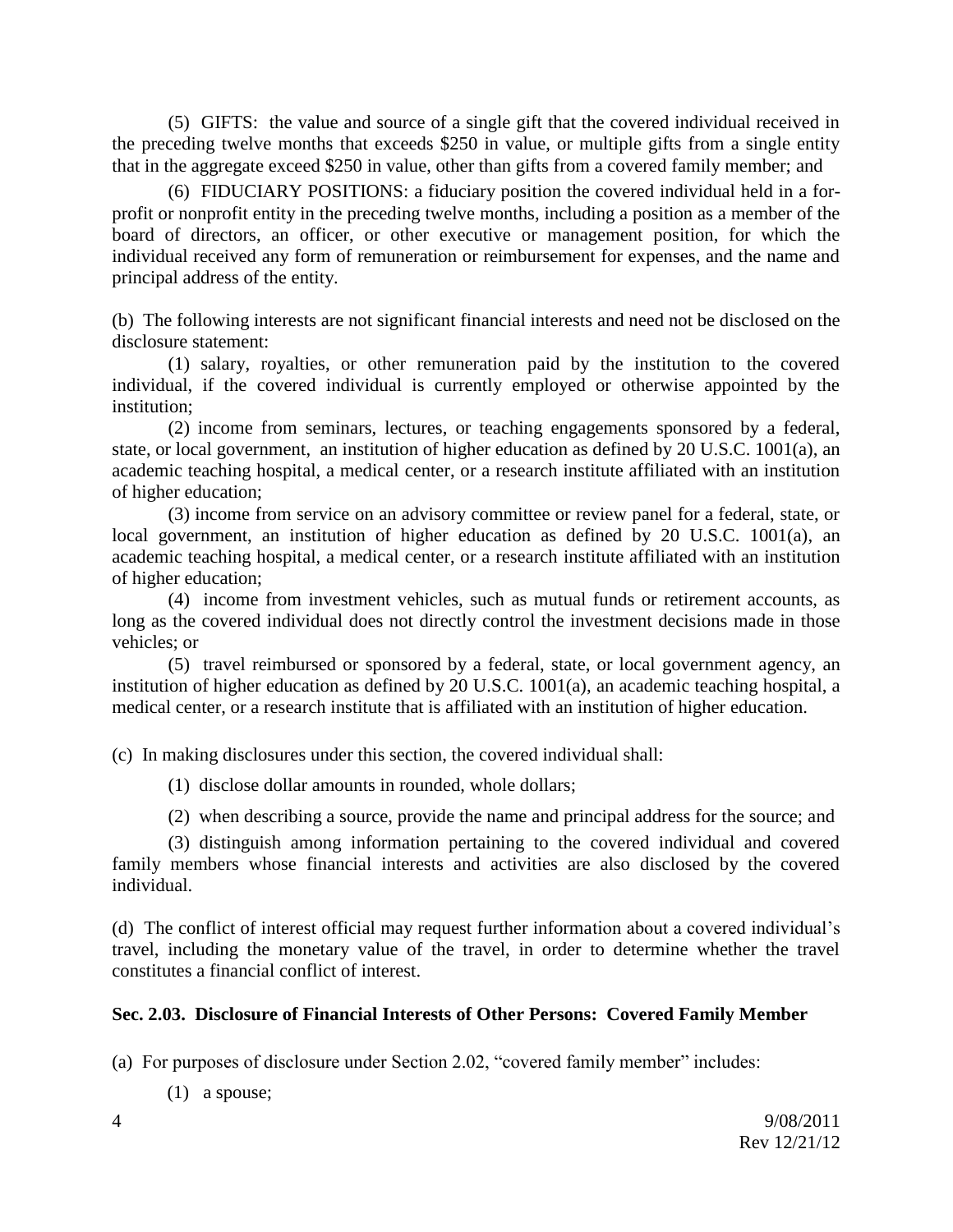- (2) a dependent child or stepchild;
- (3) any other person financially dependent on the covered individual; and

(4) any other person with whom the covered individual has joint financial interests such that an objective third party could reasonably conclude that the covered individual's decisions or other exercise of professional responsibilities at the institution could be influenced by the effect of that action on the person's financial interest.

(b) A person described by Subsection (a)(3) or (a)(4) is a covered family member without regard to whether a legal or biological family relationship exists with the covered individual. If the covered individual is in doubt, the covered individual should resolve the doubt in favor of disclosure.

(c) In disclosing financial interests, the interest of any legal entity, including a foundation or a trust, that is controlled or directed by the individual or by the individual and covered family members is considered to be the interest of the covered individual or covered family member as if the separate legal entity did not exist.

### **Sec. 2.04. Text of Documentation to be Provided on Request**

If a covered individual discloses payments, intellectual property interests, or royalties, the covered individual must provide a copy of any related agreement, contract, offer letter, or other documentation on request of:

(1) the president of the institution;

(2) the conflict of interest official; or

(3) any other person or entity with administrative responsibility in regard to reviewing financial interest disclosure statements or approving a related management plan.

### **Sec. 2.05. When to Disclose; Period Covered by Statement**

(a) A covered individual shall submit or update a financial interest disclosure statement:

(1) not later than the  $30<sup>th</sup>$  day of initial employment, covering the twelve months preceding the date of disclosure;

(2) annually not later than March 1; and

(3) not later than the  $30<sup>th</sup>$  day after acquiring a new financial interest that requires disclosure under Section 2.02, such as receiving payments, an equity interest, intellectual property rights, or royalties would require disclosure on an annual financial interest disclosure statement.

(b) A covered individual who is planning to participate in a PHS-funded research project shall submit a financial interest disclosure statement not later than the time of application for PHSfunded research, except that an individual who is new to the institution and who is planning to participate in an on-going PHS-funded research project shall submit the statement not later than the  $30<sup>th</sup>$  day of initial employment.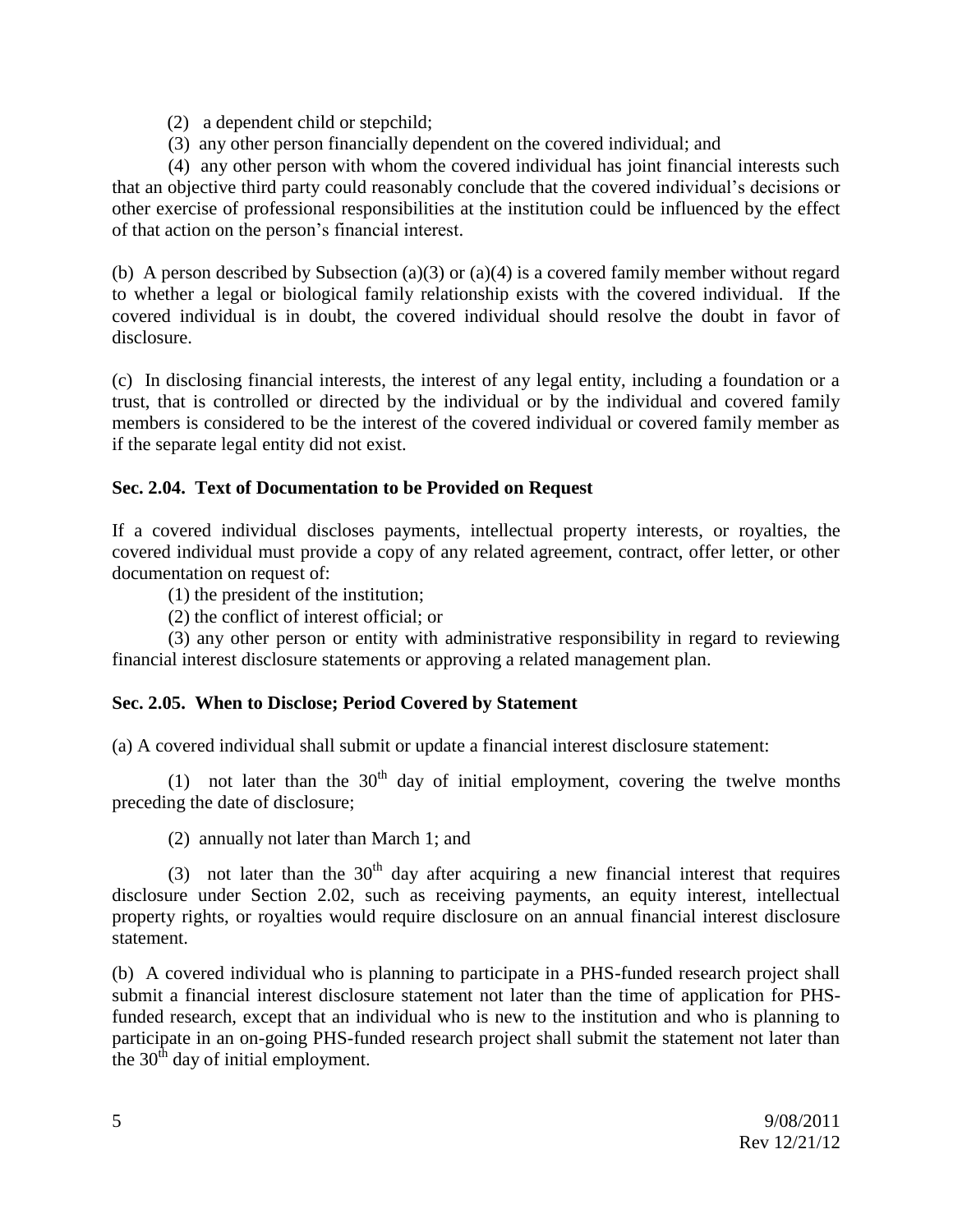(c) The president of the institution or the conflict of interest official may require a covered individual to submit additional disclosures.

## **Chapter 3. Conflict of Interest Official; Disclosure Statement Review**

## **Section 3.01. Conflict of Interest Official**

The conflict of interest [official for the institution is The conflict of interest [officials for the institution is institution are \_\_\_\_\_\_\_\_\_\_\_\_\_\_\_\_\_\_\_]. A conflict of interest official shall perform the duties required by this policy and other duties as assigned by the president. Service as a conflict of interest official is in addition to any other capacities in which the person serves the institution.

# **Sec. 3.02. Disclosure Statement Review; Determination of Financial Conflict of Interest**

(a) The appropriate conflict of interest official shall review each financial interest disclosure statement and make two determinations:

(1) whether any significant financial interest disclosed is related to research in which the covered individual is engaged; and

(2) if so, whether a financial conflict of interest exists.

(b) A significant financial interest is related to research in which the covered individual is engaged if the conflict of interest official reasonably determines that the financial interest appears to be affected by the research or is in an entity whose financial interest appears to be affected by the research.

(c) A financial conflict of interest exists when the conflict of interest official reasonably determines that a significant financial interest could directly and significantly affect the design, conduct, or reporting of the research.

### **Sec. 3.03. No Expenditure of Funds Prior to Review and Determination**

Neither the institution nor a covered individual may expend research funds unless the conflict of interest official has determined that no financial conflict of interest exists or that any financial conflict of interest is manageable in accordance with the terms of a management plan that has been adopted and implemented.

#### **Sec. 3.04. Cooperation with IRB**

The conflict of interest official and the appropriate IRB shall cooperate in the consideration of whether a covered individual has a financial conflict of interest in regard to human subjects research and in the development and implementation of a management plan for that conflict of interest.

### **Chapter 4. Management of Financial Conflict of Interest**

### **Sec. 4.01. Management Required for Financial Conflicts of Interest**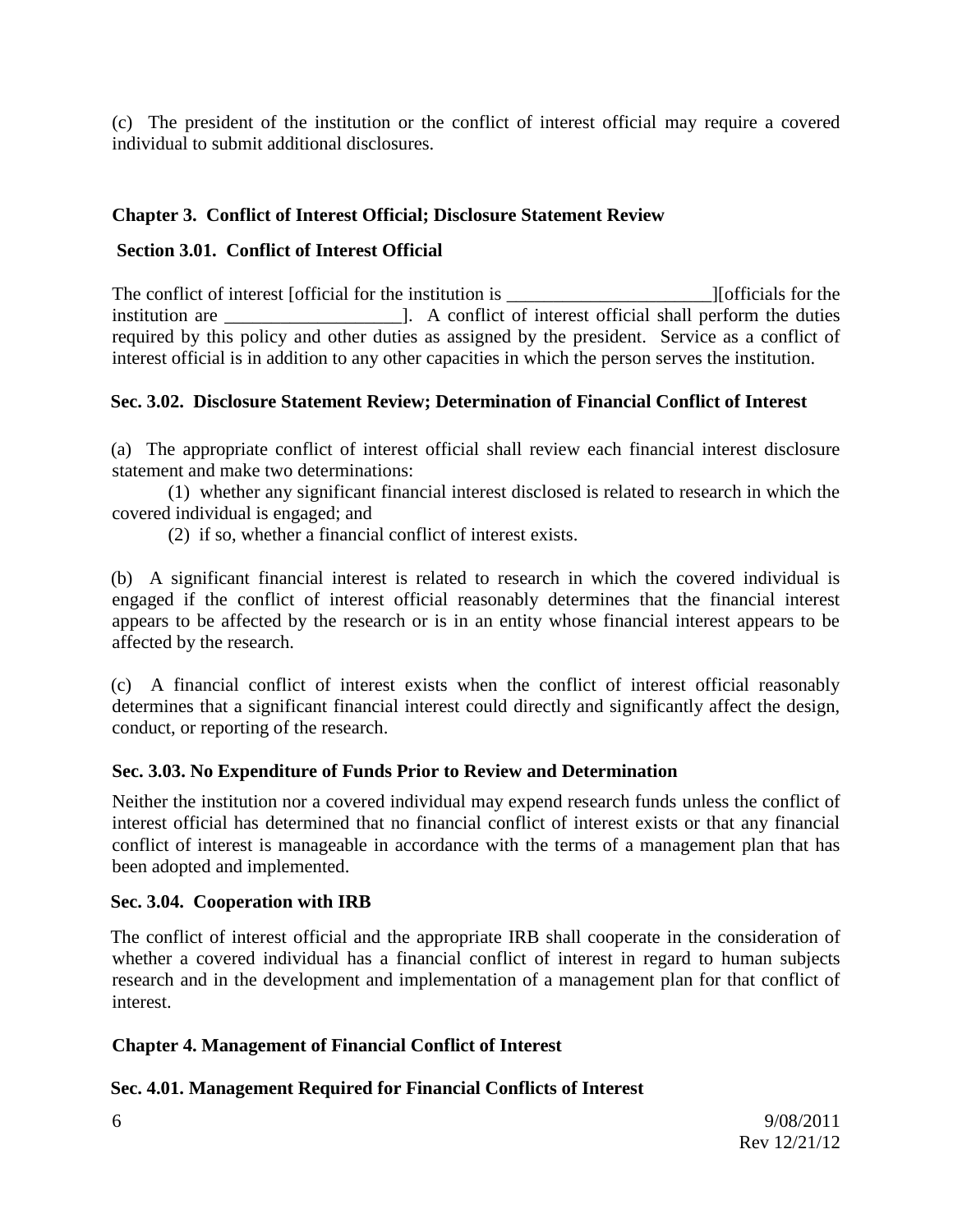(a) If the conflict of interest official determines that a covered individual has a financial conflict of interest, the official, in cooperation with the covered individual and other appropriate individuals designated by the conflict of interest official, shall develop a management plan governing that conflict of interest.

(b) If research is ongoing and a new covered individual discloses a significant financial interest related to that research or any other covered individual discloses a new significant financial interest related to that research, the conflict of interest official shall, not later than the  $60<sup>th</sup>$  day after the filing of the disclosure statement:

(1) review the disclosure statement to determine if a financial conflict of interest exists; and

(2) if a financial conflict of interest exists, implement an interim management plan or implement other interim measures to ensure the objectivity of the research.

(c) If the conflict of interest official learns of a significant financial interest that was not timely disclosed or was not timely reviewed, the conflict of interest official shall, not later than the  $60<sup>th</sup>$ day after learning of the interest:

(1) determine whether the significant financial interest is a financial conflict of interest; and

(2) if a financial conflict of interest exists, implement an interim management plan or implement other interim measures to ensure the objectivity of the research going forward.

(d) In addition, if a financial conflict of interest was not timely identified or managed, or if a covered individual fails to comply with a management plan, the conflict of interest official shall, not later than the  $120<sup>th</sup>$  day after determining noncompliance:

(1) complete and document a retrospective review and determination as to whether research conducted during the period of noncompliance was biased in the design, conduct, or reporting of the research; and

(2) implement any measures necessary with regard to the covered individual's participation in the research between the date that the noncompliance is identified and the date the retrospective review is completed.

(e) For PHS-covered research projects, the retrospective review shall cover key elements as specified by federal regulations and may result in updating the Financial Conflict of Interest Report described by Section 6.02, notifying the PHS, and submitting a mitigation report as required by federal regulation.

### **Sec. 4.02. Management Plan Design and Agreement**

(a) A management plan may impose any condition and prescribe any action necessary to manage a financial conflict of interest, including an action reducing or eliminating the financial conflict of interest, to ensure that the design, conduct, or reporting of the research is free from bias or the appearance of bias. Examples of conditions or actions that may be prescribed include:

(1) public disclosure of the conflict of interest in presentations and publications;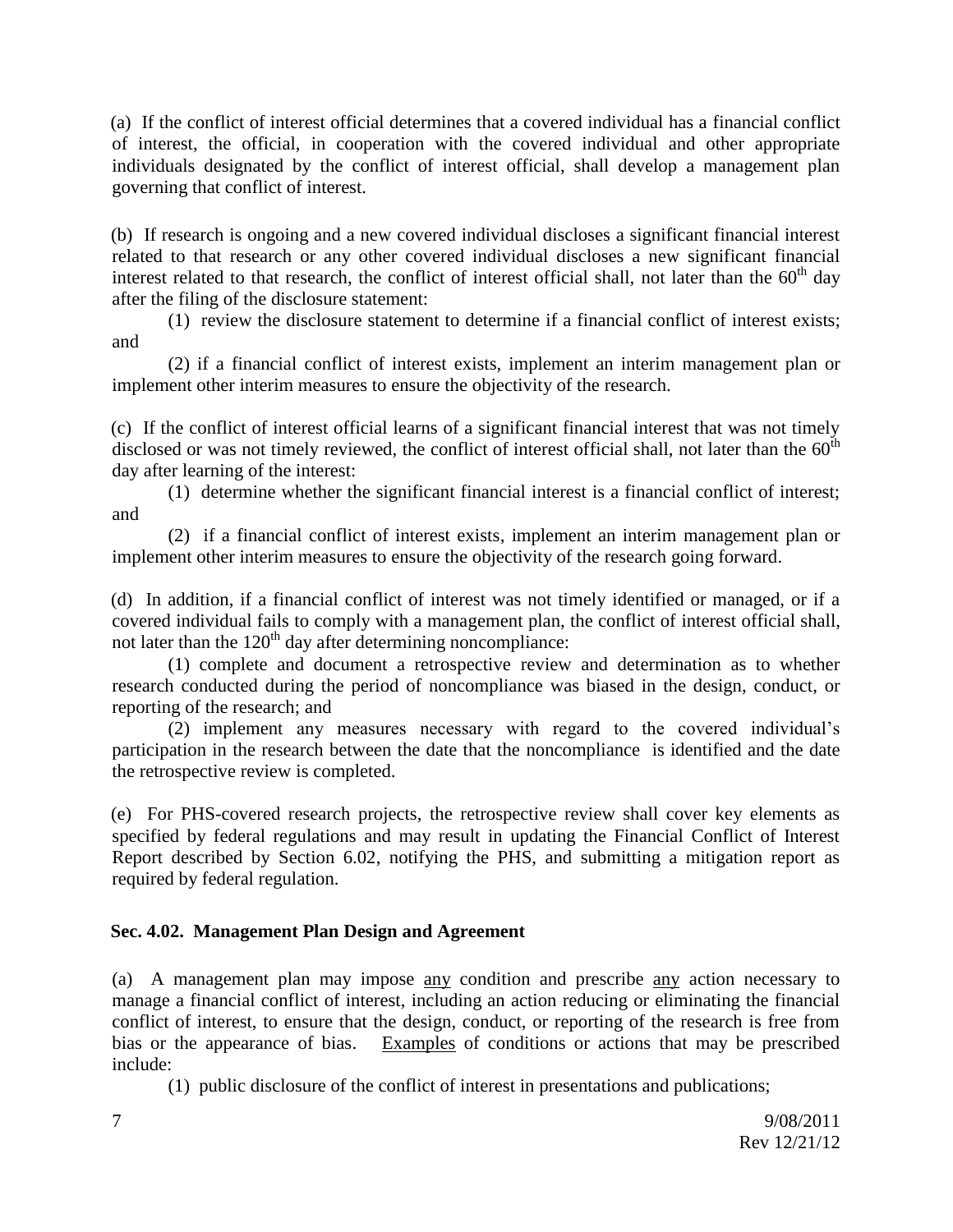(2) for human subjects research, direct disclosure of the conflict of interest to research participants;

(3) appointment of an independent monitor with authority to take measures to protect the design, conduct, and reporting of research against bias, or the appearance of bias, resulting from the conflict of interest;

(4) modification of the research plan;

(5) change of personnel or personnel responsibilities, or disqualification of personnel from participation in all or a portion of the research;

(6) divesture or reduction of the financial interest; or

(7) severance of relationships that create an actual or potential financial conflict of interest.

(b) A management plan must be in the form of a written agreement and must:

(1) provide that the covered individual acknowledges receipt of the plan and understands the requirements of this policy and the required actions and other terms of the plan, including the time frames for required actions; and

(2) clearly identify each specific person responsible for monitoring compliance with the management plan.

#### **Sec. 4.03. Monitoring and Compliance**

Each person conducting research under a management plan shall comply fully and promptly with the plan, and each person identified in the management plan as having responsibility for monitoring compliance with the plan shall carefully and fully monitor that compliance.

### **Chapter 5. Web Posting of Financial Conflict of Interest Information**

#### **Sec. 5.01. Posting of this Policy**

This policy and each update of this policy must be publicly accessible through the Internet.

### **Sec. 5.02. Posting of Information Regarding Specific Financial Conflicts of Interest**

(a) For each financial conflict of interest that is found to exist by the conflict of interest official, the institution will make the following information available to the public through the Internet in regard to each covered individual who contributes to the scientific development or execution of the research project in a substantive, measureable way, including a covered individual who is the project director or principal investigator:

(1) the covered individual's name;

- (2) the covered individual's title and role with respect to the research;
- (3) the name of the entity in which the significant financial interest is held;

(4) the nature of the significant financial interest that constitutes a financial conflict of interest; and

(5) the approximate value of the significant financial interest by range or, if the dollar value cannot be determined by reference to public prices or other reasonable measures of fair market value, a statement to that effect.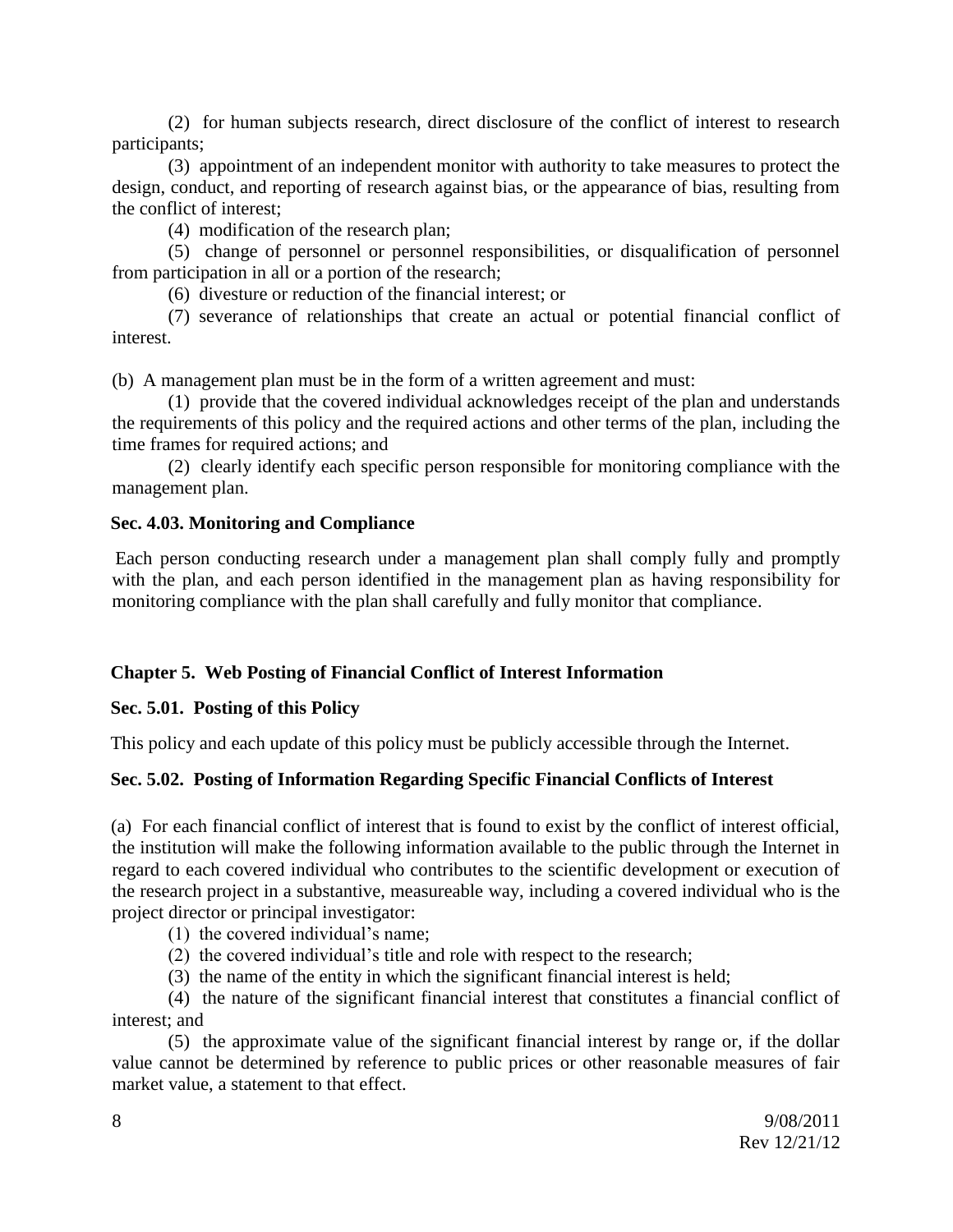(b) The approximate dollar value of the significant financial interest shall be provided within the following ranges if it can determined by reference to public prices or other reasonable measures of fair market value:

- (1) \$0 \$4,999;
- (2) \$5,000 \$9,999;
- (3) \$10,000 \$19,999;
- (4) amounts between \$20,000 \$100,000 by increments of \$20,000; or
- (5) amounts above \$100,000 by increments of \$50,000.

(c) The institution will update the information required by this section annually. In addition, for any financial conflict of interest of a covered individual whose information must be posted under this section and for which the information was not previously posted, the institution will make the information required by this section available not later than the  $60<sup>th</sup>$  day after the financial conflict of interest is identified.

(d) The website on which the information is posted must note that the information is current as of the date listed and is subject to updates.

(e) The information required by this section must remain available on the Internet for three years after its most recent update.

(f) For PHS-funded research, in regard to project directors, principal investigators, and other senior or key personnel, this information must be available through the Internet before expending PHS funds.

### **Chapter 6. Certification and Reports to PHS**

### **Sec. 6.01. Certification and Report Required**

Federal regulations require that each application for funding to the PHS include specific certifications and agreements in regard to this policy and financial conflicts of interest. Federal regulations also require that the institution make the reports required by this policy for PHSfunded research.

#### **Sec. 6.02. Financial Conflict of Interest Report**

Before the expenditure of any funds under a PHS-funded research project, the appropriate institutional officials will make the Financial Conflict of Interest Report to the PHS awarding component in compliance with 42 CFR Part 50, Subpart F, and 45 CFR Part 94. In general, those regulations require a Financial Conflict of Interest Report regarding those interests that the institution determines are financial conflicts of interest, including financial conflicts of interest of sub-recipients**.** The reporting will include specified information sufficient to enable the awarding component to understand the nature and extent of the financial conflict and to assess the appropriateness of the management plan related to the conflict of interest. The federal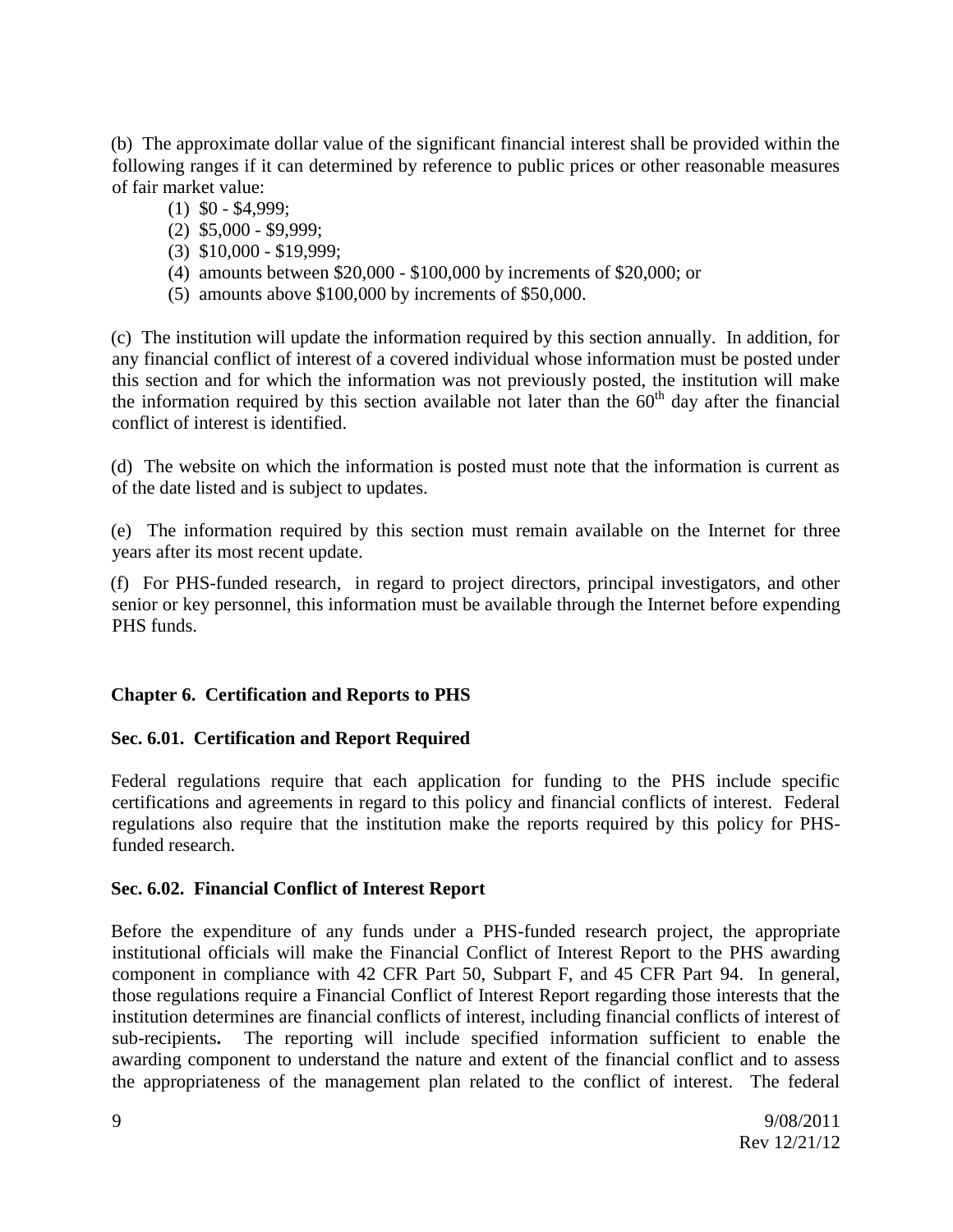regulations require reporting within a specified period of financial conflicts of interest identified subsequent to an earlier report and require annual updating of reports regarding previously disclosed financial conflicts of interest.

# **Chapter 7. Enforcement**

### **Section 7.01. Disclosure is a Condition of Employment or Relationship to Institution**

(a) Timely, complete, and accurate disclosure of activities and financial interests consistent with this policy is a condition of employment at the institution, and a covered individual who does not comply with this policy is subject to discipline, including termination of employment.

(b) For a covered individual who is not an employee of the institution, compliance with this policy is a condition of participating with the institution in the capacity that qualifies the person as a covered individual. The institution may require the individual to execute a document certifying that the individual knows that compliance with this policy is a condition of participation.

#### **Sec. 7.02. Federal Enforcement**

(a) Federal regulations, 42 CFR Part 50, Subpart F, and 45 CFR Part 94, require the institution to notify the PHS of instances in which the failure of a covered individual to comply with this policy or a management plan appears to have biased the design, conduct, or reporting of PHSfunded research. The PHS awarding component may take enforcement action or require the institution to take action appropriate to maintaining objectivity in the research. The institution must make information available to HHS or the PHS awarding component as required by federal regulation.

(b) If the HHS determines clinical research funded by PHS to evaluate the safety or effectiveness of a drug, medical device, or treatment has been designed, conducted, or reported by a covered individual with a financial conflict of interest that was not managed or reported by the institution as required by federal regulation, the institution will require the covered individual involved to disclose the financial conflict of interest in each public presentation of the results of the research and to request an addendum to previously published presentations.

### **Chapter 8. Administration of Conflicts Policies; Records**

#### **Sec. 8.01. Oversight and Authority**

 $\equiv$  is responsible for overseeing implementation of this policy and may provide additional procedures and supplementary forms, as appropriate, consistent with this policy and applicable sponsor regulations.

#### **Sec. 8.02. Records**